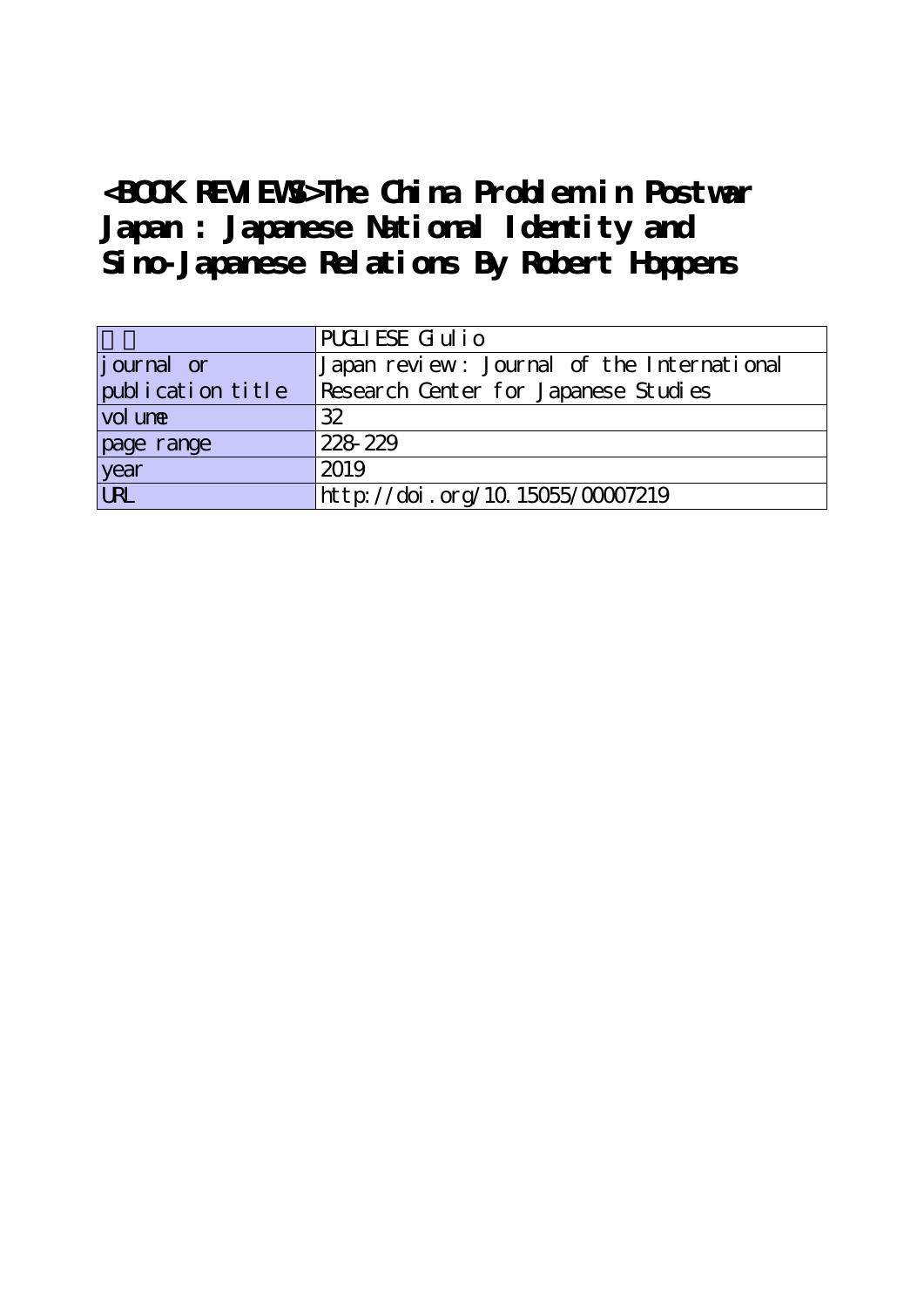## **BOOK REVIEW**

**The China Problem in Postwar** *Japan: Japanese National Identity and Sino-Japanese Relations*

**By Robert Hoppens**

Bloomsbury Academic, 2015 x + 298 pages.

**Reviewed by Giulio PUGLIESE**



This book is a valuable resource on the history of postwar Sino-Japanese relations up to the early 1980s. Robert Hoppens' study provides a useful overview of the winding road leading to the normalization of diplomatic relations in 1972, the signature of the Treaty of Peace and Friendship in 1978, and Japan's decision to provide Official Development Assistance (ODA) to China in 1979. More importantly, this study's historical overview contextualizes Japan's China policy within the identity politics of postwar Japan.

Contrary to arguments downplaying nationalism in postwar Japan, Hoppens argues in favor of its pervasiveness. In fact, Japan's China engagement, or lack thereof, elicited a variety of national discourses aimed at understanding Japan's place in the world and its own identity. Scholars have often singled out and studied the role of the U.S. as Japan's most significant "Other," in light of the asymmetric nature of U.S.-Japan relations following the end of World War II. After all, the subordination of Tokyo's foreign policy outlook to U.S. grand strategy, particularly evident during the Cold War, has fed powerful nationalistic narratives. Intellectuals and policymakers on the right side of the political spectrum were concerned with Japan's emasculation and lack of subjectivity (*shutaisei*), while those on the left side were instead preoccupied with its "militaristic" pro-Americanism. This study, instead, sheds light on the importance of China to Japan's national identity, well before its staggering reemergence as a truly global player. In so doing, Hoppens provides a vivid picture of nationalistic and, to a lesser extent, mainstream conservative debates on the significance of the People's Republic of China (PRC) to Japan.

In the process, the author makes two major claims. First, he argues that an overly emotional approach based on feelings of war responsibility and war guilt was not the main causative factor behind Japan's engagement of China. To substantiate this claim Hoppens provides illuminating evidence from one of the founding fathers of modern Sino-Japanese relations: Ōhira Masayoshi. Ōhira's decisions to hasten normalization of diplomatic relations in 1972 and to offer substantial Official Development Assistance (ODA) to China in 1979 are often imputed to his reflection over his wartime experience as a bureaucrat with the Asia Development Board in occupied China. Instead, Hoppens demonstrates that Ōhira's feelings of remorse were secondary to the recovery of Japan's pride as an industrialized nation that benefitted greatly from its role as a "systemic supporter" of the